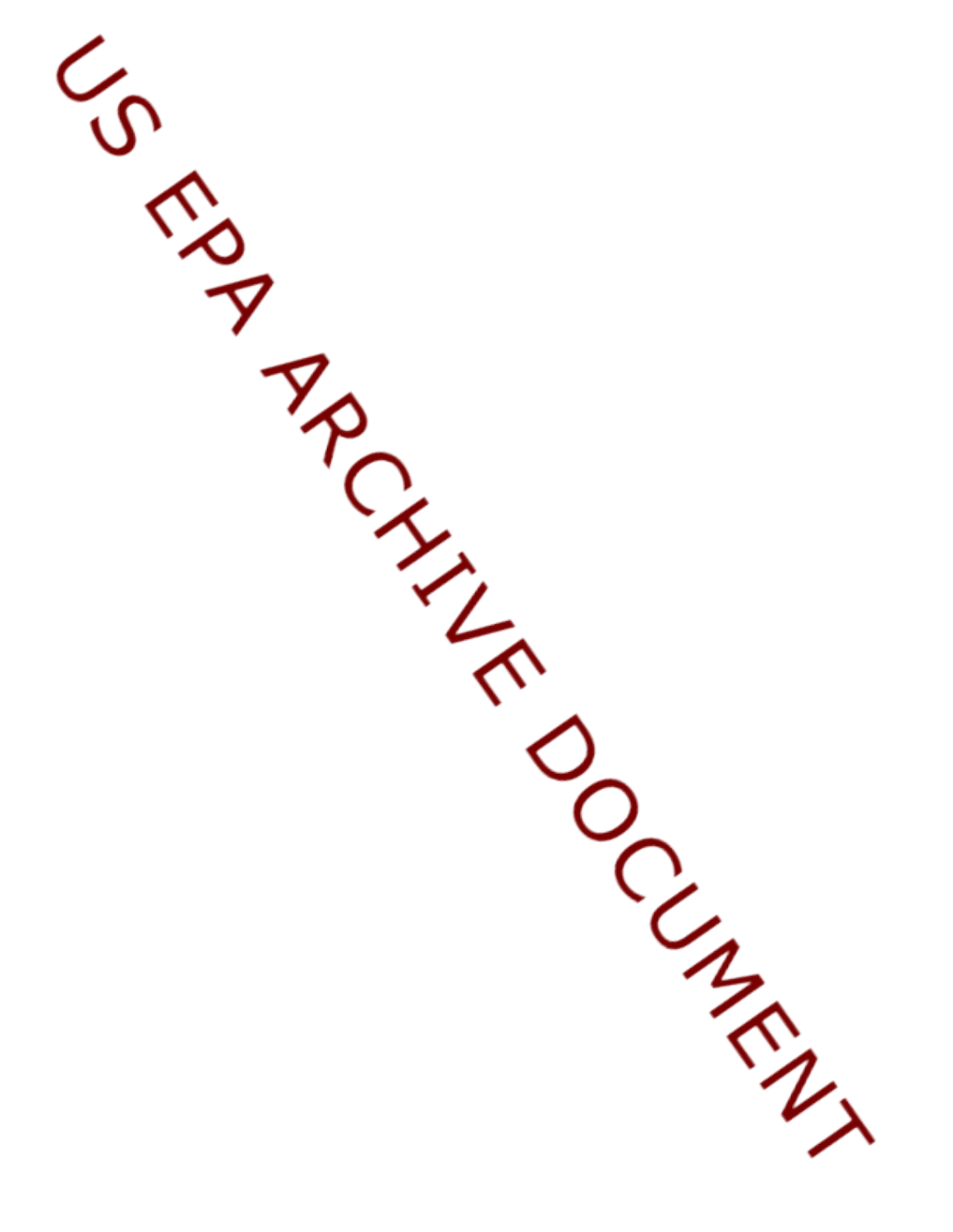## **THE ENVIRONMENTAL TECHNOLOGY VERIFICATION PROGRAM**







# **ETV Joint Verification Statement**

|                     | TECHNOLOGY TYPE: PORTABLE CYANIDE ANALYZER                                                 |             |                                         |
|---------------------|--------------------------------------------------------------------------------------------|-------------|-----------------------------------------|
| <b>APPLICATION:</b> | DETECTING CYANIDE IN WATER                                                                 |             |                                         |
|                     | <b>TECHNOLOGY NAME: 1919 SMART 2 Colorimeter with the</b><br><b>3660-SC Reagent System</b> |             |                                         |
| <b>COMPANY:</b>     | <b>LaMotte Company</b>                                                                     |             |                                         |
| <b>ADDRESS:</b>     | <b>802 Washington Avenue</b><br>Chesterton, MD 21620                                       | <b>FAX:</b> | PHONE: 1-800-344-3100<br>1-410-778-6394 |
| <b>WEB SITE:</b>    | http://www.lamotte.com                                                                     |             |                                         |
| $E\text{-}MAIL:$    | jwe@lamotte.com                                                                            |             |                                         |

The U.S. Environmental Protection Agency (EPA) supports the Environmental Technology Verification (ETV) Program to facilitate the deployment of innovative or improved environmental technologies through performance verification and dissemination of information. The goal of the ETV Program is to further environmental protection by substantially accelerating the acceptance and use of improved and cost-effective technologies. ETV seeks to achieve this goal by providing high-quality, peer-reviewed data on technology performance to those involved in the design, distribution, financing, permitting, purchase, and use of environmental technologies.

ETV works in partnership with recognized standards and testing organizations, with stakeholder groups (consisting of buyers, vendor organizations, and permitters), and with individual technology developers. The program evaluates the performance of innovative technologies by developing test plans that are responsive to the needs of stakeholders, conducting field or laboratory tests (as appropriate), collecting and analyzing data, and preparing peer-reviewed reports. All evaluations are conducted in accordance with rigorous quality assurance (QA) protocols to ensure that data of known and adequate quality are generated and that the results are defensible.

The Advanced Monitoring Systems (AMS) Center, one of seven technology areas under ETV, is operated by Battelle in cooperation with EPA's National Exposure Research Laboratory. The AMS Center has recently evaluated the performance of portable cyanide analyzers used to detect cyanide in water. This verification statement provides a summary of the test results for the 1919 LaMotte SMART 2 colorimeter with the 3660-SC Reagent System.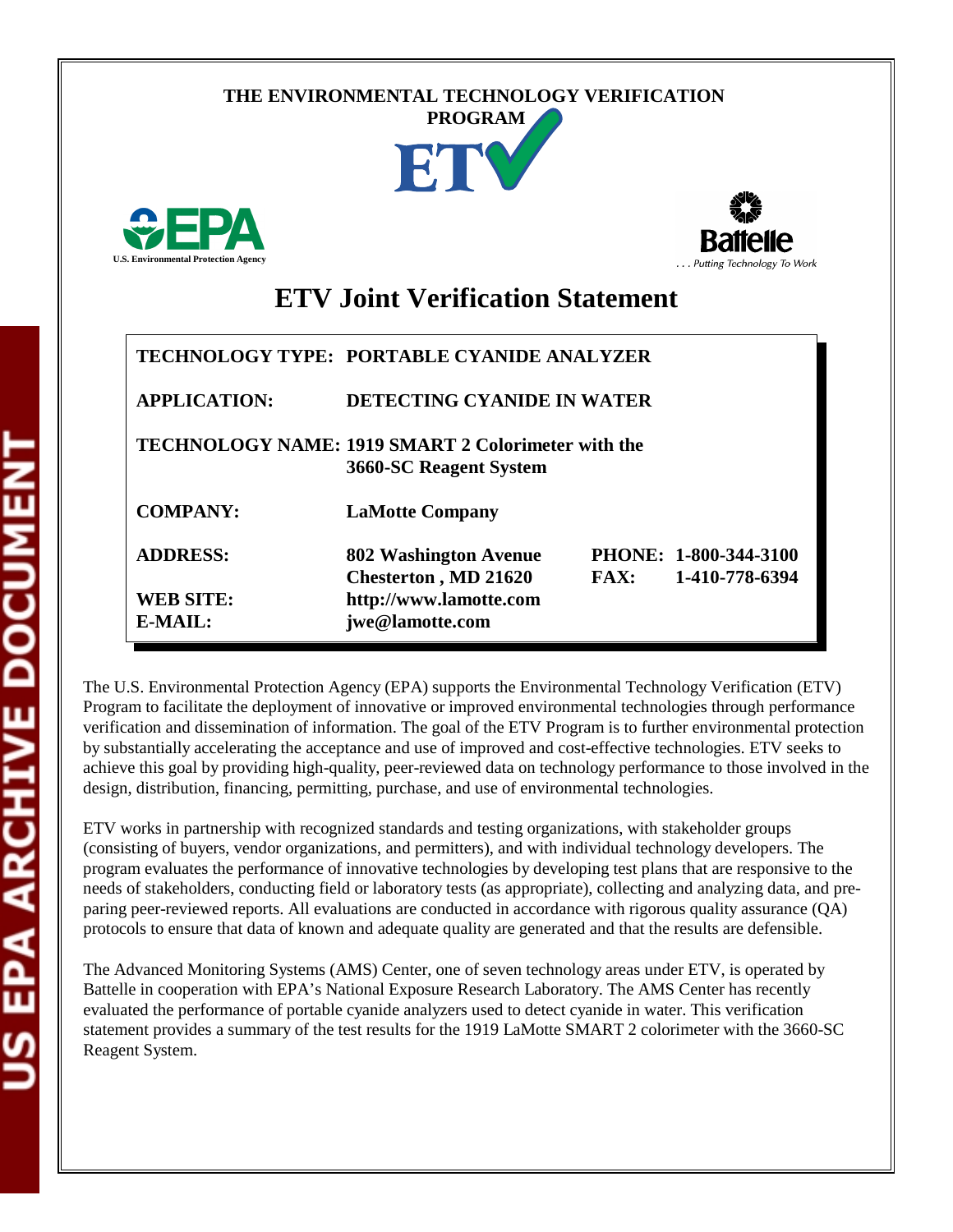## **VERIFICATION TEST DESCRIPTION**

The verification was based on comparing the cyanide concentrations of water samples determined by the LaMotte SMART 2 with cyanide concentrations determined by a laboratory-based reference method (EPA Method 335.1, *Cyanides Amenable to Chlorination*). The LaMotte SMART 2 colorimeter was always used in conjunction with the 3660-SC reagent system. Two LaMotte SMART 2s were tested independently between January 13 and February 4, 2003; and the results were compared to assess inter-unit reproducibility. Samples used in the verification test included quality control samples, performance test (PT) samples, lethal/near-lethal concentration samples, drinking water samples, and surface water samples. The results from the LaMotte SMART 2 were compared with the reference method to quantitatively assess accuracy and linearity. Multiple aliquots of each test sample were analyzed separately to assess the precision of both the LaMotte SMART 2s and the reference method. To determine the detection limit, a solution with a concentration of 0.05 milligrams per liter (mg/L) was used. Seven non-consecutive replicate analyses of this solution were made to obtain precision data with which to determine the method detection limit (MDL). The LaMotte SMART 2 was tested by a technical and a nontechnical operator to assess operator bias. Sample throughput was estimated based on the time required to analyze a sample. Ease of use was based on documented observations by the operators and the Battelle Verification Test Coordinator. The LaMotte SMART 2 was used in a field environment as well as in a laboratory setting to assess the impact of field conditions on performance.

QA oversight of verification testing was provided by Battelle. Battelle QA staff conducted a technical systems audit, a performance evaluation audit, and a data quality audit of 10% of the test data.

## **TECHNOLOGY DESCRIPTION**

The following description of the LaMotte SMART 2 was provided by the vendor and does not represent verified information.

The LaMotte SMART 2 is a portable colorimeter in which a sample and a reagent are reacted. The reaction produces a color whose intensity is proportional to the concentration of the analyte. The color is measured photometrically to provide a quantitative determination of the analyte in the sample. The LaMotte SMART 2 uses LED light sources and filtered photodiode detectors. To measure cyanide with the LaMotte SMART 2, a 10-milliliter (mL) sample is measured into a sample vial, and 1 mL of reagent is added to the sample with the disposable pipet. The sample is shaken, two other granular reagents are added using the provided scoops, and the sample is shaken again. If any cyanide is present in the water sample, a reaction between cyanide and the reagents added to the sample produces a color change. After a 20-minute color development period, the sample vial is inserted into the LaMotte SMART 2; and the cyanide concentration (in parts per million) is reported on the digital display. For consistency with the results reported by the reference laboratory, the data produced by the LaMotte SMART 2 are reported in the equivalent units of milligrams per liter (mg/L). The range of the LaMotte SMART 2 cyanide test is 0 to 0.50 parts per million. It has automatic wavelength selection and is supplied with four sample tubes, an AC adapter, and an instruction manual including test procedures. The dimensions of the LaMotte SMART 2 are  $15 \times 8 \times 5.5$  centimeters (6 x 3.25 x 2.5 inches), and it weighs 312 grams (11 ounces). The LaMotte SMART 2 operates at 120V/60Hz or 220V/50Hs. The list price for this unit is \$725.00 for the colorimeter and \$64.00 for reagents adequate for 50 water samples.

## **VERIFICATION OF PERFORMANCE**

**Accuracy:** Biases for the LaMotte SMART 2 ranged from 2 to 31% for the PT samples with concentrations ranging from 0.030 to 0.800 mg/L; 11 to 30% for the surface water samples; 5 to 41% for the drinking water samples from around the country; and 15 to 100% for the Columbus, OH, drinking water samples. Since the latter three types of water samples contained no detectable cyanide, they were fortified with 0.200 mg/L of cyanide to test the performance of the LaMotte SMART 2 in water matrices.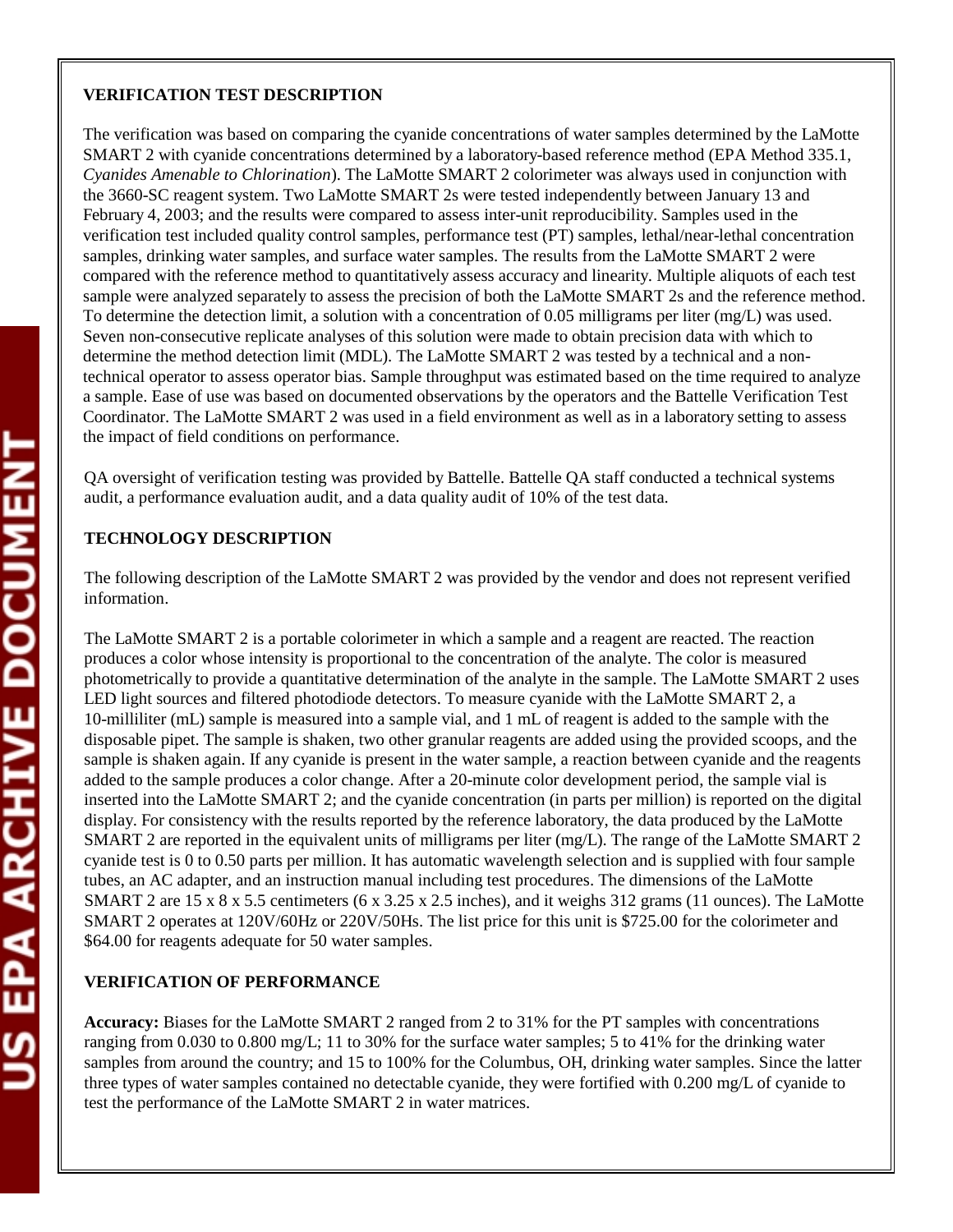**Precision:** Relative standard deviation ranged from 0 to 20% for the PT samples; 10 to 39% for the surface water samples; 3 to 53% for the drinking water samples from around the country; 4 to 77% for the Columbus, OH, drinking water samples.

**Linearity:** The non-technical operator's results from the LaMotte SMART 2 for the PT samples (0.030 to 0.400 mg/L) plotted against the concentrations of the same samples as determined by the reference method gives the following regression equation:

y (non-technical operator results in mg/L)=0.995 ( $\pm$  0.059) x (reference result in mg/L)  $+ 0.018 (\pm 0.013)$  mg/L with r<sup>2</sup>=0.975 and N=32.

The data for the technical operator gives the following regression equation:

y (technical operator results in mg/L)=0.879 ( $\pm$  0.068) x (reference result in mg/L)  $+ 0.011$  ( $\pm 0.015$ ) mg/L with r<sup>2</sup>=0.959 and N=32.

where the values in parentheses represent the 95% confidence interval of the slope and intercept. Only the non-technical operator's intercept is significantly different from zero, and the  $r^2$  values are both above 0.950. The non-technical operator's slope is not significantly different from unity; whereas, the technical operator's slope is significantly different from unity. However, at the 95% confidence level, the uncertainty around both slopes is such that they are not significantly different from one another.

**Method Detection Limit:** The MDL was determined to be 0.02 mg/L for the LaMotte SMART 2 when used by either operator.

**Inter-Unit Reproducibility:** A linear regression of the data for the inter-unit reproducibility assessment gives the following regression equation:

y (Unit #1 result in mg/L)=0.996 ( $\pm$  0.013) x (Unit #2 result in mg/L) - 0.0005  $(\pm 0.003)$  mg/L with r<sup>2</sup>=0.995 and N=120.

where the values in parentheses represent the 95% confidence interval of the slope and intercept. The slope is not significantly different from unity, and the intercept is not significantly different from zero. These data indicate that the two LaMotte SMART 2s functioned very similarly to one another.

**Lethal/Near-Lethal Dose Response:** Samples at 50.0-, 100-, and 250-mg/L concentrations (close to what may be lethal if a volume the size of a typical glass of water was ingested) were prepared and analyzed by the LaMotte SMART 2. Upon the addition of the reagents to the water sample, the color of the sample changed within five seconds to orange and, after approximately 35 more seconds, to dark red. The change was much more rapid than for any of the PT samples. The PT samples took about 30 seconds to produce a small change in the color of the sample and took the full 20-minute reaction time to reach its analysis color of a clear lavender. When the samples with lethal/near-lethal concentrations were inserted into the LaMotte SMART 2 after the full reaction time, the digital readout read "over range." Even without using the LaMotte SMART 2 colorimeter, the reagents and glass vials would be useful for a first responder seeking to find out whether a toxic level of cyanide is present in a drinking water sample. The presence of such concentrations could be confirmed within minutes by visual observation of the color development process.

**Operator Bias:** A linear regression of the data for the operator bias assessment gives the following regression equation:

y (non-tech result in mg/L)=1.024 ( $\pm$  0.113) x (tech result in mg/L) + 0.002  $(\pm 0.018)$  mg/L with r<sup>2</sup>=0.732 and N=120.